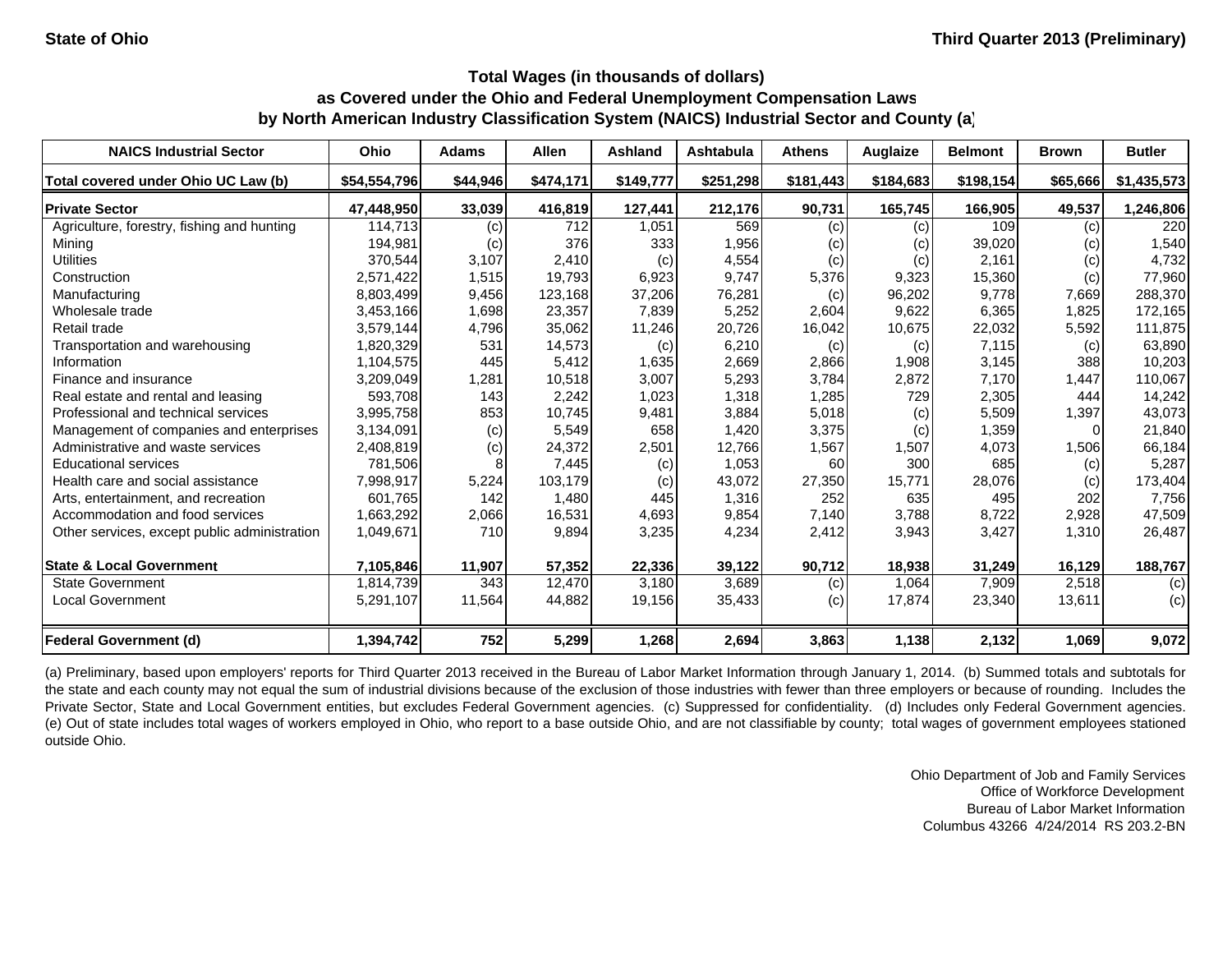| <b>NAICS Industrial Sector</b>               | Carroll  | Champaign | <b>Clark</b> | <b>Clermont</b> | <b>Clinton</b> | Columbiana | <b>Coshocton</b> | Crawford  | Cuyahoga    | <b>Darke</b> |
|----------------------------------------------|----------|-----------|--------------|-----------------|----------------|------------|------------------|-----------|-------------|--------------|
| Total covered under Ohio UC Law (b)          | \$64,803 | \$95,705  | \$412,609    | \$514,573       | \$144,709      | \$240,511  | \$94,919         | \$108,406 | \$8,536,062 | \$147,663    |
| <b>Private Sector</b>                        | 57,261   | 80,078    | 355,905      | 445,229         | 124,391        | 202,001    | 82,177           | 92,239    | 7,580,074   | 129,403      |
| Agriculture, forestry, fishing and hunting   | 81       | (c)       | 3,025        | (c)             | (c)            | 902        | 629              | (c)       | 1.138       | (c)          |
| Mining                                       | 2,727    | (c)       | 919          | (c)             | (c)            | 1,616      | 641              | (c)       | 5.838       | (c)          |
| <b>Utilities</b>                             | 697      | (c)       | (c)          | 7,156           | (c)            | 2,361      | 6,671            | (c)       | 29,498      | 911          |
| Construction                                 | 15,262   | 2,548     | 12,680       | 30.185          | 2.194          | 11,594     | 2,293            | 3,528     | 300.744     | 9,177        |
| Manufacturing                                | 15,479   | 44,846    | 79,508       | 65,866          | 39,095         | 56,134     | 29,226           | 31,055    | 991,320     | 45,551       |
| Wholesale trade                              | 2,268    | 4,841     | (c)          | 37,298          | (c)            | 10,149     | 1,126            | 4,828     | 512,899     | 5,234        |
| Retail trade                                 | 4,141    | 5,653     | 33,444       | 59,385          | 9,375          | 25,090     | 6,935            | 7,780     | 412,041     | 11,402       |
| Transportation and warehousing               | 4,339    | (c)       | 31,388       | 23,767          | 26,378         | 10,502     | 2,676            | (c)       | 231,907     | 10,478       |
| Information                                  | 471      | 646       | 2,548        | 21,835          | 2,560          | 1,360      | 512              | 272       | 200,989     | 721          |
| Finance and insurance                        | 846      | 2,000     | 27,954       | 44,345          | 4,811          | 5,631      | 2,086            | 7,203     | 673,347     | 5,933        |
| Real estate and rental and leasing           | 308      | 598       | 3,655        | 9,444           | 973            | 1,890      | 300              | 406       | 144,112     | 619          |
| Professional and technical services          | 1,148    | 3,448     | (c)          | 30,941          | 2,109          | 3,635      | (c)              | 5,140     | 802,546     | (c)          |
| Management of companies and enterprises      | 0        | (c)       | (c)          | 8,188           | 3,462          | 1,662      | (c)              | (c)       | 591,477     | (c)          |
| Administrative and waste services            | 1,605    | (c)       | 12,538       | 20,356          | 1,727          | 11,185     | 7,686            | (c)       | 368,707     | 3,288        |
| <b>Educational services</b>                  | 0        | (c)       | 7,280        | 2,956           | (c)            | 866        | 371              | (c)       | 191,148     | 216          |
| Health care and social assistance            | 4,240    | (c)       | 64,333       | 46,157          | (c)            | 43,239     | 13,421           | (c)       | 1,554,013   | 20,344       |
| Arts, entertainment, and recreation          | 310      | 490       | 1,910        | 3,776           | 279            | 929        | 382              | 255       | 186,695     | 813          |
| Accommodation and food services              | 2,215    | 2,096     | 15,774       | 22,195          | 3,888          | 7,261      | 2,277            | 3,323     | 224,119     | 2,782        |
| Other services, except public administration | 1,125    | 1,268     | 15,591       | 10,382          | 1,903          | 5,993      | 1,412            | 1,761     | 157,535     | 2,051        |
| <b>State &amp; Local Government</b>          | 7,542    | 15,627    | 56,704       | 69,344          | 20,318         | 38,510     | 12,742           | 16,167    | 955,988     | 18,260       |
| <b>State Government</b>                      | 340      | 502       | 1,627        | 7,042           | 1,710          | 4,356      | 468              | 1,655     | 60,689      | 420          |
| <b>Local Government</b>                      | 7,202    | 15,125    | 55,077       | 62,302          | 18,608         | 34,154     | 12,274           | 14,512    | 895,299     | 17,840       |
| Federal Government (d)                       | 530      | 804       | 8,268        | 4,341           | 2,186          | 9,928      | 892              | 1,146     | 298,015     | 1,315        |

(a) Preliminary, based upon employers' reports for Third Quarter 2013 received in the Bureau of Labor Market Information through January 1, 2014. (b) Summed totals and subtotals for the state and each county may not equal the sum of industrial divisions because of the exclusion of those industries with fewer than three employers or because of rounding. Includes the Private Sector, State and Local Government entities, but excludes Federal Government agencies. (c) Suppressed for confidentiality. (d) Includes only Federal Government agencies. (e) Out of state includes total wages of workers employed in Ohio, who report to a base outside Ohio, and are not classifiable by county; total wages of government employees stationed outside Ohio.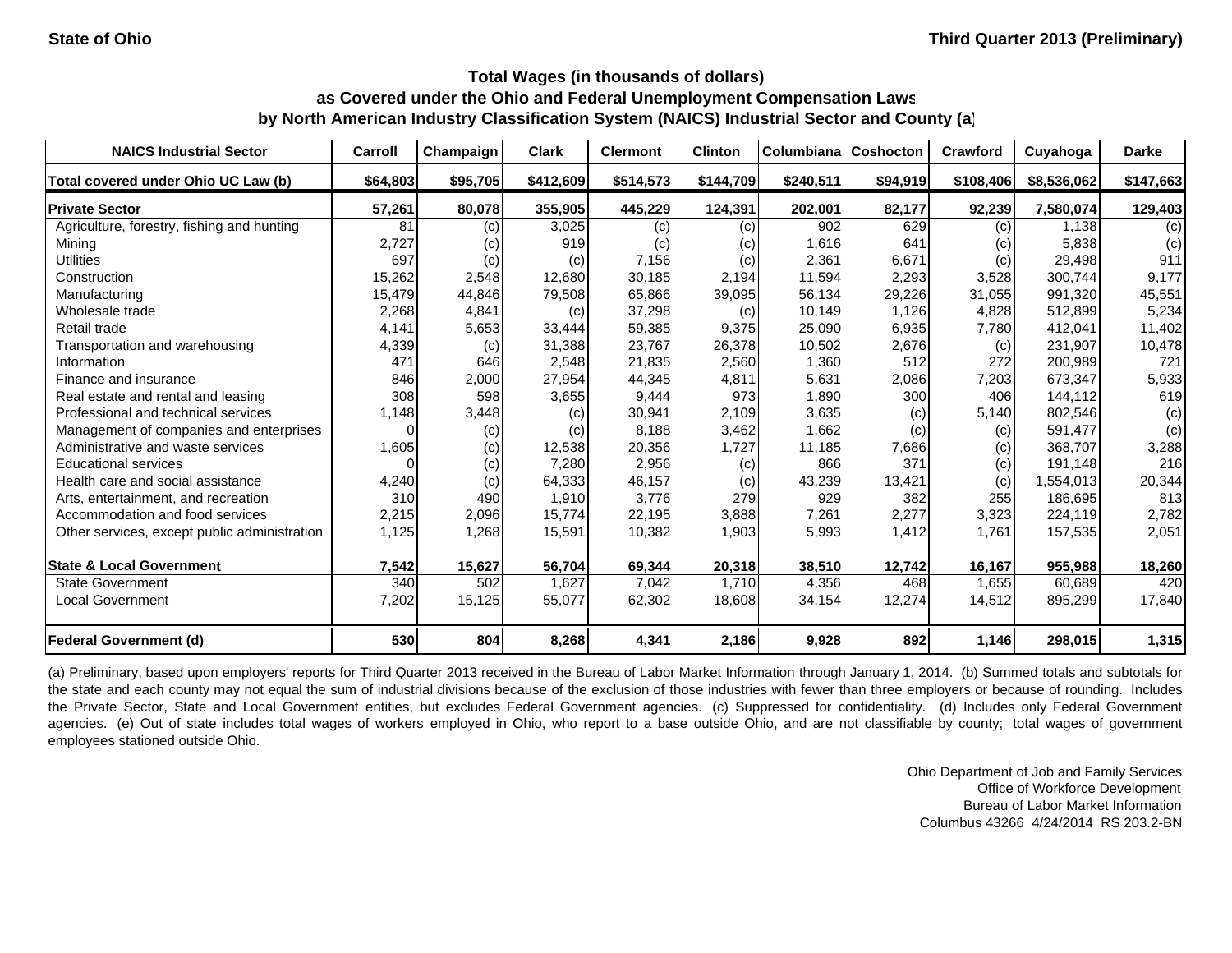| <b>NAICS Industrial Sector</b>               | <b>Defiance</b> | <b>Delaware</b> | Erie      | <b>Fairfield</b> | <b>Fayette</b> | <b>Franklin</b> | <b>Fulton</b> | Gallia    | Geauga    | Greene    |
|----------------------------------------------|-----------------|-----------------|-----------|------------------|----------------|-----------------|---------------|-----------|-----------|-----------|
| Total covered under Ohio UC Law (b)          | \$146,739       | \$959,710       | \$320,511 | \$349,109        | \$88,716       | \$8,107,655     | \$155,446     | \$101,136 | \$315,978 | \$553,319 |
| <b>Private Sector</b>                        | 129,723         | 877,794         | 271,488   | 287,807          | 73,231         | 6,654,680       | 135,065       | 86,072    | 278,830   | 451,716   |
| Agriculture, forestry, fishing and hunting   | 548             | (c)             | (c)       | 419              | 566            | 2,915           | (c)           | (c)       | (c)       | (c)       |
| Mining                                       |                 | (c)             | (c)       | 493              |                | 5,101           | (c)           | (c)       | (c)       | (c)       |
| <b>Utilities</b>                             | (c)             | 2,736           | (c)       | 3,139            | (c)            | 47,643          | (c)           | 14,573    | (c)       | (c)       |
| Construction                                 | 3,562           | 33,509          | 9,705     | 19,710           | 2,764          | 307,492         | 9,188         | 2,579     | 24,947    | 15,521    |
| Manufacturing                                | 58,688          | 84,825          | 73,517    | 53,645           | 17,585         | 484,567         | 67,447        | 6,380     | 84,649    | 42,313    |
| Wholesale trade                              | (c)             | 35,931          | 12,172    | 9,490            | (c)            | 439,249         | 9,085         | 836       | 25,006    | (c)       |
| Retail trade                                 | 13,278          | 67,793          | 26,099    | 39,076           | 12,457         | 514,168         | 9,802         | 8,384     | 27,815    | 55,288    |
| Transportation and warehousing               | 5,390           | 42,349          | (c)       | 7,009            | 10,959         | 411,100         | (c)           | 3,898     | (c)       | 9,377     |
| Information                                  | 1,894           | 14,638          | 3,033     | 3,029            | 468            | 258,483         | 707           | 844       | 1,439     | 9,660     |
| Finance and insurance                        | 6,988           | 99,561          | 8,546     | 7,450            | 4,274          | 720,558         | 2,102         | 3,354     | 8,852     | 33,356    |
| Real estate and rental and leasing           | 422             | 7,343           | 1,764     | 2,707            | 457            | 110,507         | 477           | 319       | 1,746     | 3,548     |
| Professional and technical services          | 2,248           | 104,058         | 4,875     | 10,309           | 1,172          | 795,978         | (c)           | (c)       | 13,443    | 140,045   |
| Management of companies and enterprises      | 890             | (c)             | 2,129     | 8,179            | $\Omega$       | 529,837         | (c)           | (c)       | 2,007     | 3,379     |
| Administrative and waste services            | 3,703           | (c)             | 6,415     | 27,899           | 1,286          | 420,590         | 3,300         | 1,926     | 18,012    | 19,556    |
| <b>Educational services</b>                  | (c)             | 9,073           | 1,491     | 1,706            | (c)            | 115,962         | (c)           | (c)       | 5,361     | 15,896    |
| Health care and social assistance            | (c)             | 60,565          | 48,841    | 64,826           | (c)            | 1,001,689       | (c)           | (c)       | 35,619    | 51,781    |
| Arts, entertainment, and recreation          | 391             | 15,501          | 28,233    | 1,870            | 490            | 57,073          | 1,255         | 133       | 2,667     | 3,057     |
| Accommodation and food services              | 4,032           | 39,389          | 26,249    | 17,434           | 3,640          | 253,294         | 3,479         | 3,254     | 7,816     | 25,676    |
| Other services, except public administration | 2,689           | 15,170          | 4,821     | 9,417            | 844            | 178,475         | 1,610         | 1,902     | 9,436     | 6,763     |
| <b>State &amp; Local Government</b>          | 17,016          | 81,916          | 49,023    | 61,302           | 15,485         | 1,452,975       | 20,381        | 15,064    | 37,148    | 101,603   |
| <b>State Government</b>                      | 959             | 7,852           | 10,641    | 8,419            | 442            | 814,979         | 1,219         | 3,953     | 3,120     | (c)       |
| <b>Local Government</b>                      | 16,057          | 74,064          | 38,382    | 52,883           | 15,043         | 637,996         | 19,162        | 11,111    | 34,028    | (c)       |
| <b>Federal Government (d)</b>                | 1,052           | 3,106           | 5,835     | 3,383            | 628            | 220,894         | 1,168         | 965       | 1,386     | 286,174   |

(a) Preliminary, based upon employers' reports for Third Quarter 2013 received in the Bureau of Labor Market Information through January 1, 2014. (b) Summed totals and subtotals for the state and each county may not equal the sum of industrial divisions because of the exclusion of those industries with fewer than three employers or because of rounding. Includes the Private Sector, State and Local Government entities, but excludes Federal Government agencies. (c) Suppressed for confidentiality. (d) Includes only Federal Government agencies. (e) Out of state includes total wages of workers employed in Ohio, who report to a base outside Ohio, and are not classifiable by county; total wages of government employees stationed outside Ohio.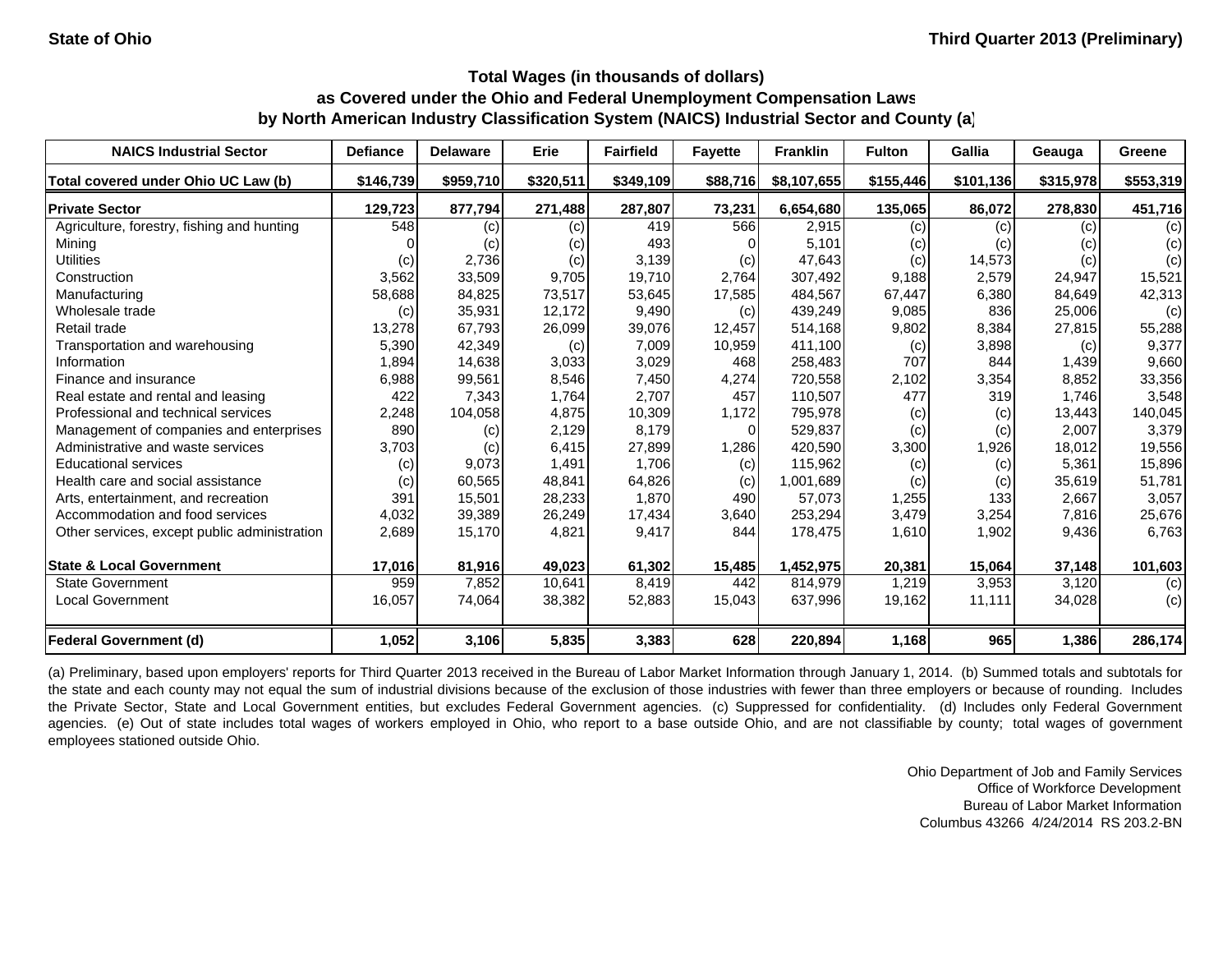| <b>NAICS Industrial Sector</b>               | <b>Guernsey</b>   | <b>Hamilton</b> | Hancock   | <b>Hardin</b> | <b>Harrison</b> | Henry     | <b>Highland</b> | <b>Hocking</b> | <b>Holmes</b> | Huron     |
|----------------------------------------------|-------------------|-----------------|-----------|---------------|-----------------|-----------|-----------------|----------------|---------------|-----------|
| Total covered under Ohio UC Law (b)          | \$130,257         | \$6,386,475     | \$435,652 | \$67,897      | \$38,884        | \$102,044 | \$78,801        | \$50,895       | \$143,468     | \$190,051 |
| <b>Private Sector</b>                        | 110,718           | 5,901,878       | 404,734   | 56,435        | 34,053          | 84,183    | 57,984          | 33,800         | 130,553       | 167,387   |
| Agriculture, forestry, fishing and hunting   | (c)               | 2,561           | (c)       | 1,574         | 75              | (c)       | 211             | (c)            | 1,258         | (c)       |
| Mining                                       | $\left( c\right)$ | 1,586           | (c)       |               | 7,798           | (c)       | 385             | (c)            | 854           | (c)       |
| <b>Utilities</b>                             | 750               | 21,351          | 1,449     | 827           | 1,231           | (c)       | 905             | 66             | (c)           | (c)       |
| Construction                                 | 13,784            | 259,716         | 13,703    | 1,429         | 8,689           | 7,151     | 3,672           | 3,383          | 18,048        | 22,544    |
| Manufacturing                                | 33,295            | 763,035         | 137,911   | 21,063        | 4.749           | 41,855    | 19,983          | 9,068          | 55,875        | 63,367    |
| Wholesale trade                              | 4,567             | 411,315         | 17,474    | 3,049         | 2,347           | (c)       | 1,649           | 616            | 6,884         | (c)       |
| Retail trade                                 | 10,574            | 292,039         | 30,542    | 4,668         | 1,250           | 6,910     | 8,295           | 4,264          | 11,797        | 12,085    |
| Transportation and warehousing               | 2,981             | 110,041         | 24,883    | 2,099         | 843             | 4,862     | 1,309           | 312            | (c)           | 8,543     |
| Information                                  | 779               | 146,592         | 3,310     | 361           | (c)             | 941       | 1,035           | 428            | 699           | 1,392     |
| Finance and insurance                        | 2,565             | 458,791         | 7,115     | 1,813         | 335             | 2,693     | 3,631           | 2,182          | 3,371         | 4,448     |
| Real estate and rental and leasing           | 452               | 80,113          | 3,012     | 320           | 491             | 478       | 362             | 640            | 338           | 813       |
| Professional and technical services          | 5,779             | 632,227         | 15,718    | 782           | 1,646           | (c)       | (c)             | 541            | (c)           | 3,412     |
| Management of companies and enterprises      | (c)               | 881,109         | 57,632    | $\Omega$      | (c)             | (c)       | (c)             | $\Omega$       | (c)           | 1,597     |
| Administrative and waste services            | (c)               | 270,444         | 11,850    | 338           | (c)             | 822       | 1.147           | 919            | 7,949         | 1,794     |
| <b>Educational services</b>                  | 288               | 93,083          | 9,990     | (c)           |                 | 119       | 101             | 210            | (c)           | 1,034     |
| Health care and social assistance            | 20,470            | 1,059,128       | 48,676    | (c)           | 3,035           | 9,654     | 9,691           | 4,951          | (c)           | 23,288    |
| Arts, entertainment, and recreation          | 223               | 140,530         | 1,050     | 165           | 149             | 83        | 269             | 238            | 518           | 674       |
| Accommodation and food services              | 6,120             | 169,836         | 12,440    | 3,244         | 563             | 1,599     | 2,640           | 3,635          | 4,435         | 4,339     |
| Other services, except public administration | 1,789             | 108,381         | 7,441     | 812           | (c)             | 1,679     | 1,051           | 1,108          | 1,694         | 2,875     |
| <b>State &amp; Local Government</b>          | 19.539            | 484,597         | 30,918    | 11,462        | 4,831           | 17,861    | 20,817          | 17,095         | 12,915        | 22,664    |
| <b>State Government</b>                      | 5,689             | 101,942         | 3,107     | 376           | 537             | 433       | 914             | 3,805          | 343           | 885       |
| <b>Local Government</b>                      | 13,850            | 382,655         | 27,811    | 11,086        | 4,294           | 17,428    | 19,903          | 13,290         | 12,572        | 21,779    |
| Federal Government (d)                       | 1,624             | 165,999         | 2,150     | 811           | 599             | 812       | 1,219           | 518            | 766           | 1,830     |

(a) Preliminary, based upon employers' reports for Third Quarter 2013 received in the Bureau of Labor Market Information through January 1, 2014. (b) Summed totals and subtotals for the state and each county may not equal the sum of industrial divisions because of the exclusion of those industries with fewer than three employers or because of rounding. Includes the Private Sector, State and Local Government entities, but excludes Federal Government agencies. (c) Suppressed for confidentiality. (d) Includes only Federal Government agencies. (e) Out of state includes total wages of workers employed in Ohio, who report to a base outside Ohio, and are not classifiable by county; total wages of government employees stationed outside Ohio.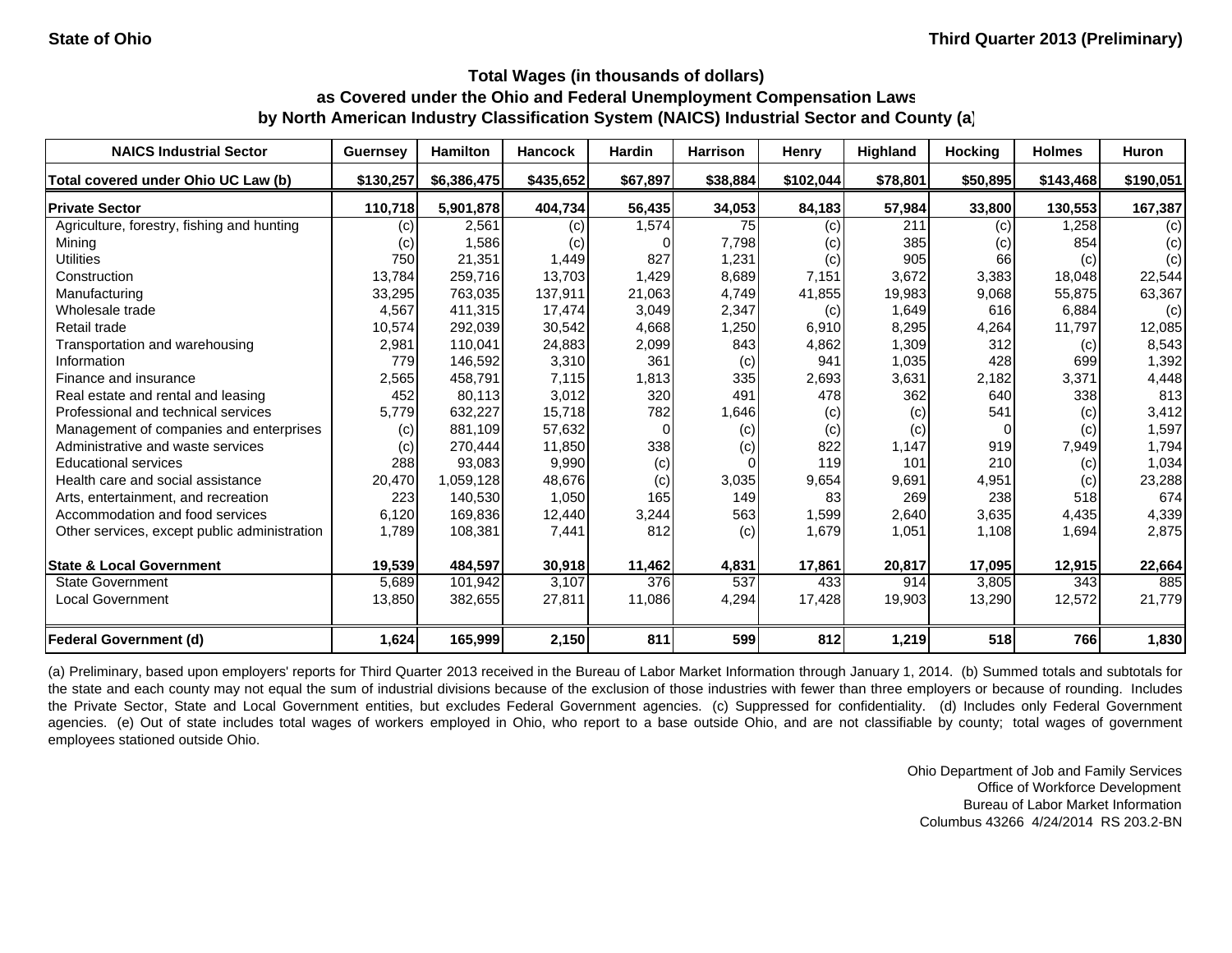| <b>NAICS Industrial Sector</b>               | Jackson  | <b>Jefferson</b> | Knox      | Lake      | <b>Lawrence</b> | Licking   | Logan     | Lorain    | Lucas       | <b>Madison</b> |
|----------------------------------------------|----------|------------------|-----------|-----------|-----------------|-----------|-----------|-----------|-------------|----------------|
| Total covered under Ohio UC Law (b)          | \$86,442 | \$179,050        | \$193,584 | \$919,996 | \$91,837        | \$461,470 | \$185,421 | \$905,436 | \$2,057,496 | \$138,042      |
| <b>Private Sector</b>                        | 72,856   | 153,994          | 171,043   | 803,334   | 67,125          | 389,441   | 167,122   | 765,810   | 1,754,990   | 106,094        |
| Agriculture, forestry, fishing and hunting   | 392      | (c)              | 832       | 6,275     |                 | 3,865     | 665       | 7,078     | 1.577       | (c)            |
| Mining                                       | 2,068    | (c)              | 843       | 3,022     |                 | 1,389     | 313       | 75        | 2,755       | (c)            |
| <b>Utilities</b>                             | (c)      | 17,799           | 736       | 28,613    | 1.173           | 3,107     | 460       | 5,973     | 7,973       | (c)            |
| Construction                                 | 4,173    | (c)              | 17,499    | 46,173    | 9,578           | 26,737    | 7,676     | 45,939    | 110.974     | 4,283          |
| Manufacturing                                | 32,566   | 14,059           | 68,041    | 287,926   | 6,015           | 77,556    | 77,999    | 244,269   | 340,987     | 36,359         |
| Wholesale trade                              | 1,942    | 5,319            | 4,889     | 46,547    | 2,391           | 19,043    | 5,821     | 43,857    | 88,349      | (c)            |
| Retail trade                                 | 7,612    | 16,129           | 12,794    | 79,244    | 10,685          | 45,972    | 9,355     | 74,554    | 147,353     | 8,437          |
| Transportation and warehousing               | (c)      | 12,103           | 2,183     | 9,750     | 7,149           | 22,483    | 16,156    | 17,846    | 61,995      | 18,900         |
| Information                                  | 641      | 4,107            | 1,357     | 7,616     | 912             | 3,849     | 698       | 6,989     | 31,809      | 1,055          |
| Finance and insurance                        | 2,417    | 3,579            | 3,262     | 18,125    | 2,283           | 31,687    | 2,495     | 25,580    | 75,627      | 1,450          |
| Real estate and rental and leasing           | 429      | 1,509            | 600       | 7,570     | 671             | 3,038     | 1,277     | 5,461     | 24,202      | 396            |
| Professional and technical services          | 776      | 2,443            | 3,870     | 35,958    | 1,724           | 25,858    | 5,451     | 28,054    | 119,914     | (c)            |
| Management of companies and enterprises      | 304      | 414              | 947       | 20,591    | 1,006           | 13,258    | 1,301     | 27,804    | 74,144      | (c)            |
| Administrative and waste services            | 3,854    | 5,880            | 3,900     | 35,041    | 1,798           | 13,410    | 12,025    | 37,348    | 88,763      | 4,283          |
| <b>Educational services</b>                  | 122      | (c)              | 14,946    | 10,642    | 235             | 11,526    | 109       | 24,874    | 25,072      | (c)            |
| Health care and social assistance            | 10,424   | (c)              | 25,597    | 101,813   | 15,826          | 56,968    | 17,206    | 117,250   | 424,884     | (c)            |
| Arts, entertainment, and recreation          | 105      | 1,355            | 805       | 5,146     | 109             | 3,236     | 534       | 5,088     | 22,195      | 171            |
| Accommodation and food services              | 2,550    | 5,978            | 5,370     | 32,372    | 3,843           | 17,738    | 4,117     | 28,675    | 64,988      | 3,658          |
| Other services, except public administration | 1,184    | 3,453            | 2,571     | 20,911    | 1,726           | 8,720     | 3,462     | 19,096    | 41,430      | 1,259          |
| <b>State &amp; Local Government</b>          | 13,586   | 25,056           | 22,541    | 116,662   | 24,712          | 72,029    | 18,299    | 139,626   | 302,506     | 31,948         |
| <b>State Government</b>                      | 1,721    | 784              | 3,238     | 1,208     | 2,355           | 10,036    | 821       | 13,654    | 103,755     | 15,967         |
| <b>Local Government</b>                      | 11,865   | 24,272           | 19,303    | 115,454   | 22,357          | 61,993    | 17,478    | 125,972   | 198,751     | 15,981         |
| Federal Government (d)                       | 903      | 2,202            | 1,419     | 7,412     | 1,718           | 5,889     | 1,698     | 28,386    | 31,277      | 998            |

(a) Preliminary, based upon employers' reports for Third Quarter 2013 received in the Bureau of Labor Market Information through January 1, 2014. (b) Summed totals and subtotals for the state and each county may not equal the sum of industrial divisions because of the exclusion of those industries with fewer than three employers or because of rounding. Includes the Private Sector, State and Local Government entities, but excludes Federal Government agencies. (c) Suppressed for confidentiality. (d) Includes only Federal Government agencies. (e) Out of state includes total wages of workers employed in Ohio, who report to a base outside Ohio, and are not classifiable by county; total wages of government employees stationed outside Ohio.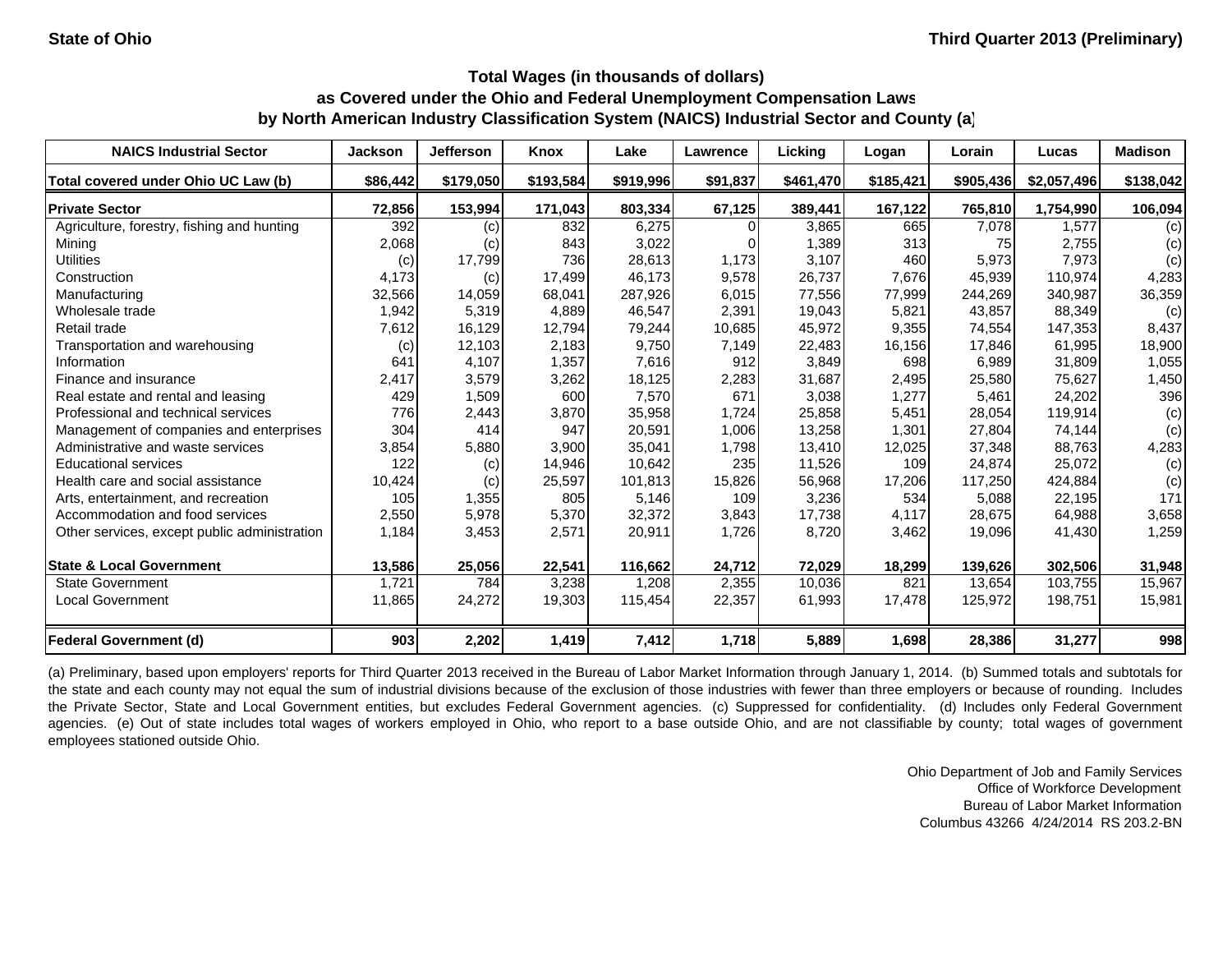| <b>NAICS Industrial Sector</b>               | <b>Mahoning</b> | <b>Marion</b> | <b>Medina</b> | <b>Meigs</b> | <b>Mercer</b> | <b>Miami</b>               | <b>Monroe</b> | Montgomery  | <b>Morgan</b> | <b>Morrow</b> |
|----------------------------------------------|-----------------|---------------|---------------|--------------|---------------|----------------------------|---------------|-------------|---------------|---------------|
| Total covered under Ohio UC Law (b)          | \$839,671       | \$216,927     | \$542,920     | \$23,529     | \$155,278     | \$358,542                  | \$31,630      | \$2,453,699 | \$18,690      | \$40,899      |
| <b>Private Sector</b>                        | 718,721         | 179,795       | 478,064       | 15,883       | 132,540       | 315,152                    | 26,333        | 2,159,539   | 14,020        | 28,047        |
| Agriculture, forestry, fishing and hunting   | 1,130           | (c)           | 1,086         | 147          | (c)           | (c)                        | (c)           | 1,595       | (c)           | 165           |
| Mining                                       | 2,769           | (c)           | 306           | 1,413        | (c)           | $\left( \mathrm{c}\right)$ | 1,709         | 299         | (c)           | 129           |
| <b>Utilities</b>                             | 6,616           | 1,826         | (c)           | (c)          | (c)           | (c)                        | (c)           | 16,491      | (c)           | (c)           |
| Construction                                 | 68,355          | 5,567         | 45.273        | 2,385        | 9,942         | 15,860                     | 2,646         | 99,979      | 319           | 3,400         |
| Manufacturing                                | 103,371         | 69,626        | 106,165       | 1,084        | 59,404        | 118,917                    | (c)           | 319,787     | 5,508         | 10,428        |
| Wholesale trade                              | 50,283          | 8,063         | 38,146        | 292          | (c)           | (c)                        | (c)           | 119,048     | (c)           | 1,288         |
| Retail trade                                 | 76,522          | 17,135        | 53,978        | 3,117        | 13,014        | 29,413                     | 1,993         | 144,949     | 1,303         | 3,345         |
| Transportation and warehousing               | 30,398          | 5,484         | (c)           | (c)          | 9,533         | 17,593                     | 2,442         | 81,909      | 27            | (c)           |
| Information                                  | 12,200          | 7,723         | 3,621         | 129          | 1,318         | 897                        | 148           | 115,679     | 214           | 167           |
| Finance and insurance                        | 26,166          | 4,022         | 12,593        | 870          | 6,676         | 7,906                      | 1,481         | 137,173     | 548           | 631           |
| Real estate and rental and leasing           | 6,121           | 1,976         | 5,204         | 57           | 626           | 2,009                      | 62            | 28,417      | 39            | 278           |
| Professional and technical services          | 34,270          | 2,732         | 25,379        | (c)          | (c)           | (c)                        | 268           | 187,987     | (c)           | (c)           |
| Management of companies and enterprises      | 15,629          | 1,348         | 49,094        | (c)          | (c)           | (c)                        |               | 69,533      | (c)           | (c)           |
| Administrative and waste services            | 67,532          | 5,519         | 19,718        | 593          | 1,983         | 14,098                     | 320           | 94,657      | 221           | 521           |
| <b>Educational services</b>                  | 5,540           | 261           | 2,074         | (c)          | 176           | 1,194                      | (c)           | 60,742      |               | (c)           |
| Health care and social assistance            | 157,592         | 37,124        | 55,699        | (c)          | 10,454        | 37,328                     | (c)           | 536,746     | 2,311         | (c)           |
| Arts, entertainment, and recreation          | 4,131           | 485           | 3,556         |              | 349           | 1,003                      | (c)           | 12,666      | (c)           | 213           |
| Accommodation and food services              | 33,273          | 6,184         | 19,340        | 1,137        | 3,393         | 12,545                     | (c)           | 82,308      | (c)           | 1,200         |
| Other services, except public administration | 16,822          | 3,433         | 9,359         | 433          | 3,007         | 7,069                      | 714           | 49,576      | 159           | 639           |
| <b>State &amp; Local Government</b>          | 120,950         | 37,132        | 64,856        | 7,646        | 22,738        | 43,390                     | 5,297         | 294,160     | 4,670         | 12,852        |
| <b>State Government</b>                      | 32,620          | 8,618         | 1,272         | 351          | 1,469         | 1,469                      | 327           | 18,337      | 539           | 765           |
| Local Government                             | 88,330          | 28,514        | 63,584        | 7,295        | 21,269        | 41,921                     | 4,970         | 275,823     | 4,131         | 12,087        |
| <b>Federal Government (d)</b>                | 19,787          | 1,602         | 5,025         | 737          | 1,327         | 2,561                      | 534           | 74,976      | 452           | 555           |

(a) Preliminary, based upon employers' reports for Third Quarter 2013 received in the Bureau of Labor Market Information through January 1, 2014. (b) Summed totals and subtotals for the state and each county may not equal the sum of industrial divisions because of the exclusion of those industries with fewer than three employers or because of rounding. Includes the Private Sector, State and Local Government entities, but excludes Federal Government agencies. (c) Suppressed for confidentiality. (d) Includes only Federal Government agencies. (e) Out of state includes total wages of workers employed in Ohio, who report to a base outside Ohio, and are not classifiable by county; total wages of government employees stationed outside Ohio.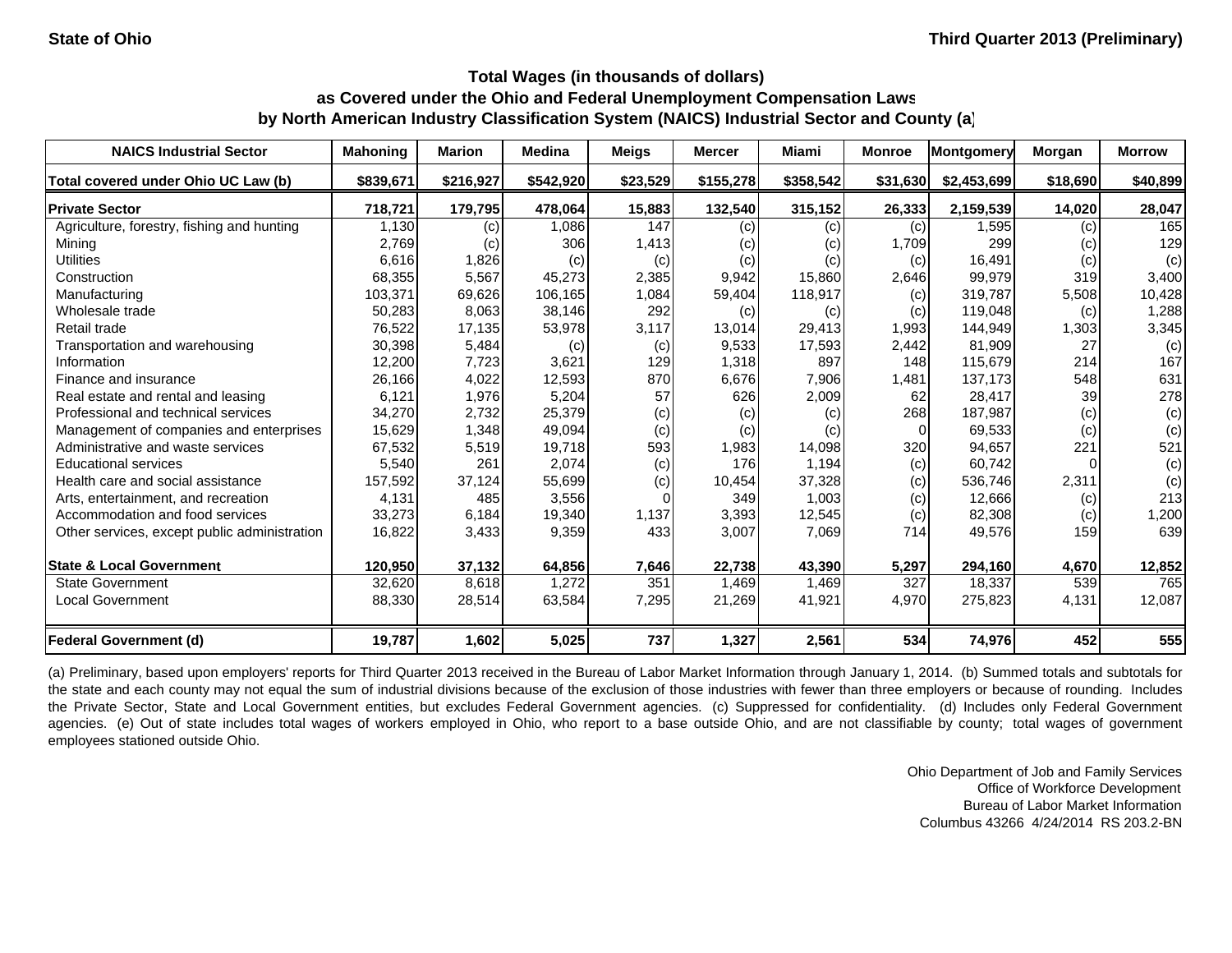| <b>NAICS Industrial Sector</b>               | <b>Muskingum</b> | <b>Noble</b> | <b>Ottawa</b> | Paulding | Perry    | Pickaway  | <b>Pike</b> | Portage   | <b>Preble</b> | <b>Putnam</b> |
|----------------------------------------------|------------------|--------------|---------------|----------|----------|-----------|-------------|-----------|---------------|---------------|
| Total covered under Ohio UC Law (b)          | \$278,160        | \$52,246     | \$133,740     | \$34,749 | \$51,050 | \$134,041 | \$105,079   | \$521,384 | \$82,234      | \$94,737      |
| <b>Private Sector</b>                        | 233,984          | 43,051       | 114,382       | 26,085   | 38,456   | 94,527    | 93,905      | 369,198   | 68,206        | 82,903        |
| Agriculture, forestry, fishing and hunting   | 141              |              | (c)           | 3,169    | 137      | (c)       | (c)         | 912       | (c)           | (c)           |
| Mining                                       | 8,345            | 2,868        | (c)           | 151      | 2,492    | (c)       | (c)         | 2,326     | (c)           | (c)           |
| <b>Utilities</b>                             | 3,906            | 104          | (c)           | (c)      | 556      | (c)       | (c)         | (c)       | (c)           | (c)           |
| Construction                                 | 8,834            | 27,153       | 5,572         | 1,322    | 10,732   | 7,835     | 9,233       | 21,697    | 2,808         | 8,556         |
| Manufacturing                                | 35,072           | 2,298        | 27,264        | 10,794   | 7,609    | 35,953    | 6,684       | 123,703   | 36,141        | 40,489        |
| Wholesale trade                              | 7,023            | 925          | (c)           | 1,474    | 696      | (c)       | 2,607       | 39,973    | 2,773         | 4,427         |
| Retail trade                                 | 29,320           | 1,599        | 10,803        | 1,980    | 3,801    | 9,025     | 5,069       | 37,572    | 7,558         | 5,879         |
| Transportation and warehousing               | 14,168           | 839          | 3,451         | (c)      | 532      | 4,315     | (c)         | (c)       | (c)           | (c)           |
| Information                                  | 4,809            | 118          | 724           | 122      | 299      | 1,377     | 355         | 3,789     | 165           | 585           |
| Finance and insurance                        | 8,213            | 1,095        | 3,153         | 870      | 1,210    | 2,721     | 1,685       | 8,330     | 1,991         | 3,251         |
| Real estate and rental and leasing           | 1,639            | 25           | 1,015         | 109      | 77       | 622       | 217         | 5,158     | 310           | 201           |
| Professional and technical services          | 6,473            | 2,547        | (c)           | 465      | 722      | (c)       | (c)         | 16,283    | (c)           | 1,370         |
| Management of companies and enterprises      | 1,995            | (c)          | (c)           | $\Omega$ | 293      | (c)       | (c)         | 12,618    | (c)           | 0             |
| Administrative and waste services            | 7,628            | (c)          | 1,693         | 924      | 1,357    | 3,933     | 42,824      | 14,989    | 1,645         | 2,593         |
| <b>Educational services</b>                  | 4,761            |              | 200           | (c)      | (c)      | (c)       | (c)         | 5,198     | (c)           | 450           |
| Health care and social assistance            | 71,703           | 1,858        | 13,010        | (c)      | (c)      | (c)       | (c)         | 29,766    | (c)           | 6,451         |
| Arts, entertainment, and recreation          | 1,742            | (c)          | 5,504         | (c)      | 114      | 550       | (c)         | 3,944     | 231           | 548           |
| Accommodation and food services              | 11,342           | (c)          | 12,262        | (c)      | 1,434    | 3,692     | (c)         | 18,094    | 2,837         | 1,745         |
| Other services, except public administration | 6,869            | 268          | 2,771         | 626      | 621      | 1,226     | 951         | 9,254     | 1,343         | 1,437         |
| <b>State &amp; Local Government</b>          | 44,176           | 9,195        | 19,358        | 8,664    | 12,594   | 39,514    | 11,174      | 152,186   | 14,028        | 11,834        |
| <b>State Government</b>                      | 3,023            | 5,412        | 1,997         | 300      | 438      | 15,838    | 888         | (c)       | 699           | 405           |
| <b>Local Government</b>                      | 41,153           | 3,783        | 17,361        | 8,364    | 12,156   | 23,676    | 10,286      | (c)       | 13,329        | 11,429        |
| <b>Federal Government (d)</b>                | 2,998            | 246          | 2,065         | 562      | 673      | 1,177     | 1,158       | 4,376     | 900           | 830           |

(a) Preliminary, based upon employers' reports for Third Quarter 2013 received in the Bureau of Labor Market Information through January 1, 2014. (b) Summed totals and subtotals for the state and each county may not equal the sum of industrial divisions because of the exclusion of those industries with fewer than three employers or because of rounding. Includes the Private Sector, State and Local Government entities, but excludes Federal Government agencies. (c) Suppressed for confidentiality. (d) Includes only Federal Government agencies. (e) Out of state includes total wages of workers employed in Ohio, who report to a base outside Ohio, and are not classifiable by county; total wages of government employees stationed outside Ohio.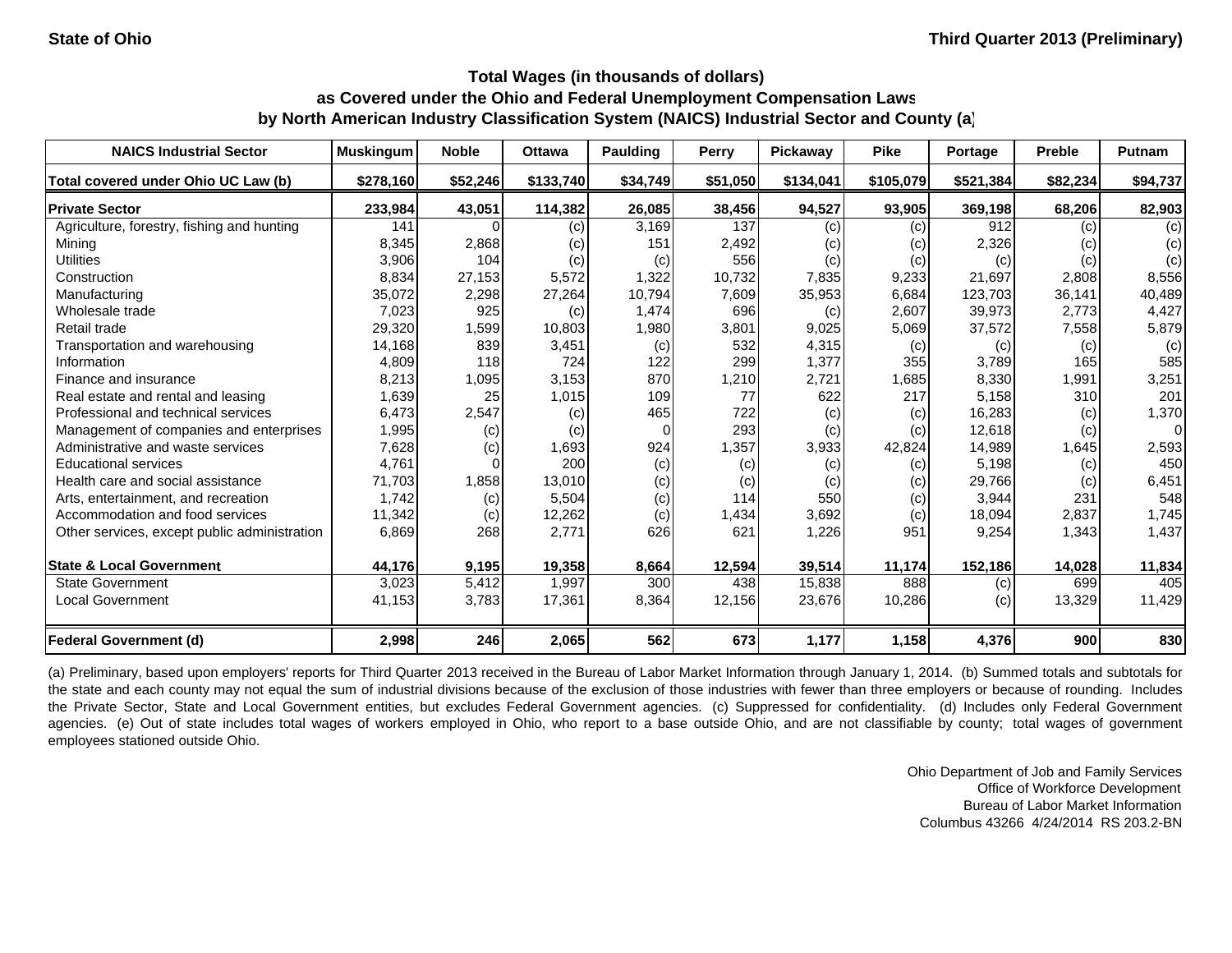| <b>NAICS Industrial Sector</b>               | <b>Richland</b> | <b>Ross</b> | <b>Sandusky</b> | <b>Scioto</b> | Seneca    | <b>Shelby</b> | <b>Stark</b> | <b>Summit</b> | <b>Trumbull</b> | <b>Tuscarawas</b> |
|----------------------------------------------|-----------------|-------------|-----------------|---------------|-----------|---------------|--------------|---------------|-----------------|-------------------|
| Total covered under Ohio UC Law (b)          | \$417,928       | \$242,097   | \$236,388       | \$186,638     | \$149,577 | \$279,164     | \$1,451,611  | \$2,753,341   | \$628,415       | \$292,839         |
| <b>Private Sector</b>                        | 349,509         | 194,710     | 208,339         | 143,090       | 125,565   | 255,045       | 1,277,272    | 2,454,280     | 541,401         | 251,954           |
| Agriculture, forestry, fishing and hunting   | 601             | 441         | (c)             | (c)           | 960       | 766           | 3,043        | 368           | 746             | 1,161             |
| Mining                                       | 130             | 207         | (c)             | (c)           | 1,562     |               | 10,053       | 1,053         | 750             | 9,485             |
| <b>Utilities</b>                             | (c)             | 2,689       | 1,075           | 1,427         | 1,652     | (c)           | 15,349       | 19,173        | 2,146           | 1,317             |
| Construction                                 | 20,905          | 6,152       | 16,962          | 7,480         | 10,319    | 16,971        | 87,699       | 117.627       | 32,783          | 14,409            |
| Manufacturing                                | 104,224         | 64,774      | 101,197         | 17,599        | 40,048    | 150,099       | 334,154      | 381,417       | 173,599         | 81,138            |
| Wholesale trade                              | 19,752          | 4,817       | 6,172           | 2,263         | 6,557     | 18,105        | 70,389       | 195,620       | 22,109          | 16,532            |
| Retail trade                                 | 38,326          | 21,035      | 16,078          | 17,086        | 13,535    | 11,793        | 111,125      | 198,784       | 58,310          | 25,927            |
| Transportation and warehousing               | (c)             | 7,009       | 6,246           | 4,076         | 5,647     | (c)           | 30,267       | 88,044        | 26,265          | 9,050             |
| Information                                  | 9,676           | 3,962       | 1,283           | 1,801         | 1,551     | 1,611         | 15,826       | 46,963        | 4,343           | 2,478             |
| Finance and insurance                        | 12,444          | 4,428       | 4,755           | 4,477         | 4,326     | 4,265         | 67,380       | 130,579       | 14,753          | 6,816             |
| Real estate and rental and leasing           | 2,682           | 832         | 2,801           | 1,350         | 308       | 873           | 13,080       | 23.707        | 6,412           | 2,261             |
| Professional and technical services          | 9,429           | 3,361       | 2,830           | 7,294         | 2,297     | 4,715         | 53,463       | 189,015       | 11,945          | 9,002             |
| Management of companies and enterprises      | 1,123           | 3,009       | 3,227           | 769           | 3,498     |               | 26,622       | 301.063       | 21.115          | 1,019             |
| Administrative and waste services            | 21,008          | 4,435       | 6,196           | 3,828         | 2,329     | 10,404        | 54,523       | 116,077       | 29,912          | 11,464            |
| <b>Educational services</b>                  | 2,423           | 865         | (c)             | 902           | 8,308     | (c)           | 20,794       | 24,673        | 2,330           | 607               |
| Health care and social assistance            | 69,682          | 54,058      | (c)             | 61,219        | 15,426    | (c)           | 270,918      | 471,028       | 98,272          | 40,378            |
| Arts, entertainment, and recreation          | 1,826           | 827         | 1,379           | 185           | 548       | 316           | 8,553        | 18,305        | 2,815           | 1,298             |
| Accommodation and food services              | 15,367          | 8,940       | 5,767           | 8,030         | 4,197     | 4,269         | 52,615       | 75,044        | 20,609          | 11,207            |
| Other services, except public administration | 6,989           | 2,868       | 3,955           | 3,103         | 2,499     | 3,300         | 31,418       | 55,742        | 12,189          | 6,405             |
| <b>State &amp; Local Government</b>          | 68,419          | 47,387      | 28,049          | 43,548        | 24,012    | 24,119        | 174,339      | 299,061       | 87,014          | 40,885            |
| <b>State Government</b>                      | 16,558          | 18,166      | 1,176           | 15,626        | 3,254     | 3,155         | 16,686       | 60,970        | 11,473          | 5,541             |
| <b>Local Government</b>                      | 51,861          | 29,221      | 26,873          | 27,922        | 20,758    | 20,964        | 157,653      | 238,091       | 75,541          | 35,344            |
| <b>Federal Government (d)</b>                | 8,314           | 26,955      | 1,531           | 2,364         | 1,655     | 896           | 14,563       | 33,454        | 6,965           | 3,491             |

(a) Preliminary, based upon employers' reports for Third Quarter 2013 received in the Bureau of Labor Market Information through January 1, 2014. (b) Summed totals and subtotals for the state and each county may not equal the sum of industrial divisions because of the exclusion of those industries with fewer than three employers or because of rounding. Includes the Private Sector, State and Local Government entities, but excludes Federal Government agencies. (c) Suppressed for confidentiality. (d) Includes only Federal Government agencies. (e) Out of state includes total wages of workers employed in Ohio, who report to a base outside Ohio, and are not classifiable by county; total wages of government employees stationed outside Ohio.